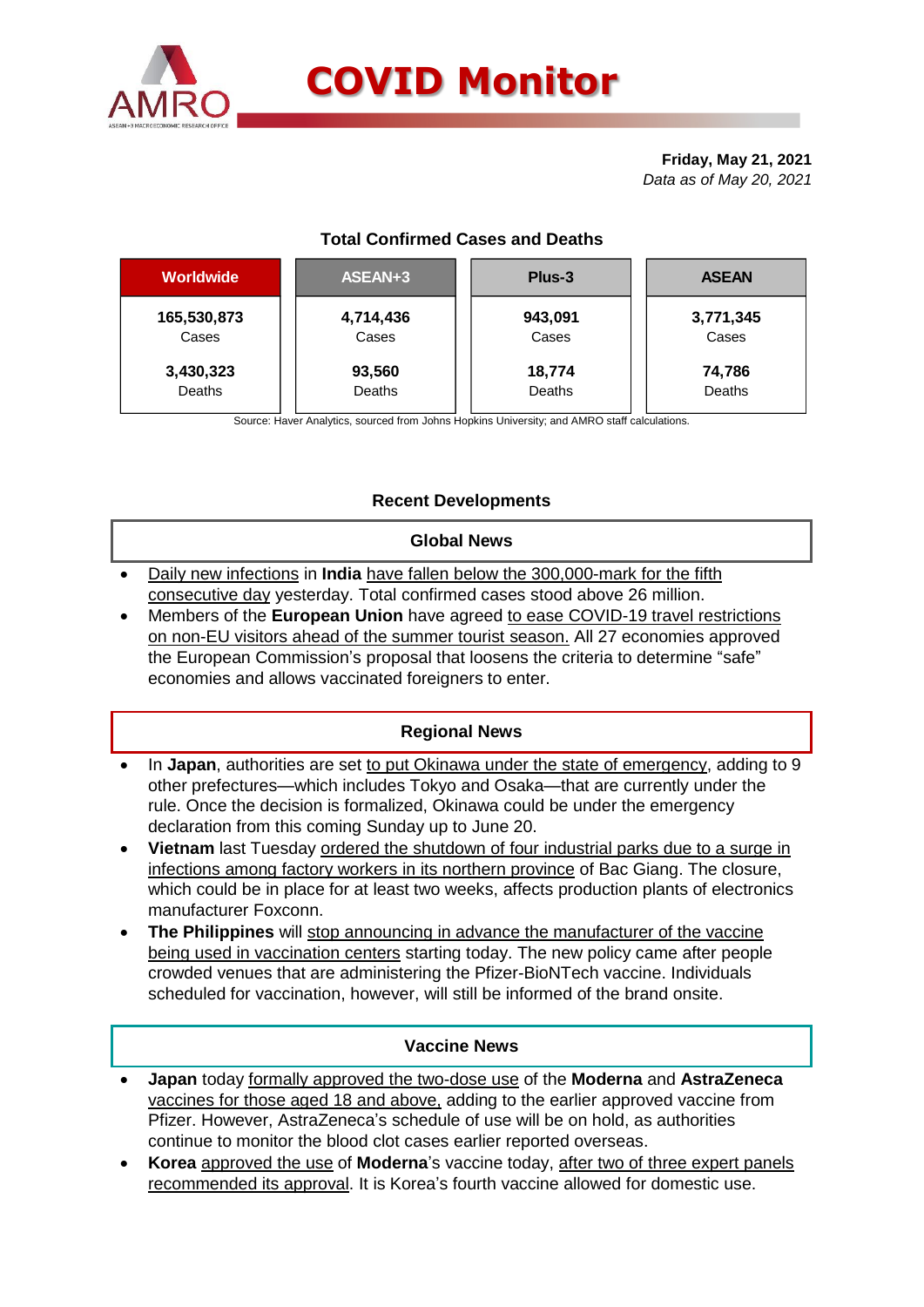| <b>Economy</b>       | <b>Total Cases</b><br>(000) | <b>Cases per 1M</b><br><b>Population</b> | New Cases <sup>1</sup> | New Cases <sup>1</sup><br>since $2020^2$ | <b>New Cases</b><br>per 1M Pop. <sup>1</sup> | <b>ANew</b><br>$\text{Case} \text{s}^1$ | $\Delta$ % New<br>$\text{Case} \mathsf{s}^1$ | <b>Total</b><br><b>Deaths</b> | <b>New</b><br>Deaths <sup>1</sup> | <b>Fatality</b><br>Rate (%) |
|----------------------|-----------------------------|------------------------------------------|------------------------|------------------------------------------|----------------------------------------------|-----------------------------------------|----------------------------------------------|-------------------------------|-----------------------------------|-----------------------------|
| Global               | 165,531                     |                                          | 622,104                |                                          |                                              | $-107,242$                              | 0.4                                          | 3,430,323                     | 12,249                            | 2.1                         |
| ASEAN+3              | 4,714                       |                                          | 24,982                 |                                          |                                              | $-763$                                  | 0.5                                          | 93,560                        | 472                               | 2.0                         |
| Plus-3               | 943                         |                                          | 6,118                  |                                          |                                              | $-940$                                  | 0.7                                          | 18,774                        | 112                               | 2.0                         |
| <b>ASEAN</b>         | 3,771                       |                                          | 18,864                 |                                          |                                              | 177                                     | 0.5                                          | 74,786                        | 360                               | 2.0                         |
|                      |                             |                                          |                        |                                          |                                              |                                         |                                              |                               |                                   |                             |
| China                | 91                          | 65                                       | 18                     |                                          | $\overline{0}$                               | 8                                       | 0.0                                          | 4,636                         | $\Omega$                          | 5.1                         |
| Hong Kong, China     | 12                          | 1,549                                    | $\overline{2}$         |                                          | $\overline{0}$                               | $-1$                                    | 0.0                                          | 210                           | $\mathbf 0$                       | 1.8                         |
| Japan                | 706                         | 5,611                                    | 5,484                  |                                          | 44                                           | $-941$                                  | 0.8                                          | 12,006                        | 108                               | 1.7                         |
| Korea                | 135                         | 2,587                                    | 614                    |                                          | 12                                           | $-5$                                    | 0.5                                          | 1,922                         | 4                                 | 1.4                         |
|                      |                             |                                          |                        |                                          |                                              |                                         |                                              |                               |                                   |                             |
| Indonesia            | 1,759                       | 6,518                                    | 3,892                  |                                          | 14                                           | $-1,014$                                | 0.2                                          | 48,887                        | 167                               | 2.8                         |
| Malaysia             | 492                         | 14,819                                   | 4,889                  |                                          | 147                                          | 582                                     | 1.0                                          | 2,099                         | 44                                | 0.4                         |
| Philippines          | 1,165                       | 10,588                                   | 5,776                  |                                          | 52                                           | $-589$                                  | 0.5                                          | 19,641                        | 117                               | 1.7                         |
| Singapore            | 62                          | 10,826                                   | 40                     |                                          | $\overline{7}$                               | 16                                      | 0.1                                          | 32                            | $\Omega$                          | 0.1                         |
| Thailand             | 120                         | 1,758                                    | 3,684                  |                                          | 54                                           | 1,258                                   | 3.5                                          | 703                           | 26                                | 0.6                         |
|                      |                             |                                          |                        |                                          |                                              |                                         |                                              |                               |                                   |                             |
| Brunei Darussalam    | 0.24                        | 521                                      | $\mathbf 0$            | Λ.                                       | $\overline{1}$                               | $\Omega$                                | 0.2                                          | 3                             | $\Omega$                          | 1.3                         |
| Cambodia             | 23.70                       | 1,416                                    | 365                    |                                          | 22                                           | $-138$                                  | 1.6                                          | 164                           | 3                                 | 0.7                         |
| Lao PDR              | 1.75                        | 241                                      | 38                     |                                          | 5                                            | $-5$                                    | 2.4                                          | $\overline{2}$                | $\Omega$                          | 0.1                         |
| Myanmar              | 143.18                      | 2,682                                    | 26                     |                                          | $\overline{0}$                               | $\overline{7}$                          | 0.0                                          | 3,216                         |                                   | 2.2                         |
| Vietnam              | 4.81                        | 50                                       | 153                    |                                          | $\overline{2}$                               | 60                                      | 3.7                                          | 39                            |                                   | 0.8                         |
|                      |                             |                                          |                        |                                          |                                              |                                         |                                              |                               |                                   |                             |
| Australia            | 30                          | 1,155                                    | 6                      | $\Lambda$ /                              | $\Omega$                                     | $-3$                                    | 0.0                                          | 910                           | $\Omega$                          | 3.0                         |
| <b>Brazil</b>        | 15,894                      | 75,193                                   | 65,729                 |                                          | 311                                          | 4,240                                   | 0.4                                          | 444,094                       | 1,954                             | 2.8                         |
| France               | 5,863                       | 90,210                                   | 10,507                 | $\mathcal{A}_{\mathbf{k}}$ .             | 162                                          | $-5,187$                                | 0.2                                          | 107.390                       | 130                               | 1.8                         |
| Germany              | 3,639                       | 43.850                                   | 8,626                  |                                          | 104                                          | $-2.153$                                | 0.2                                          | 87.135                        | 183                               | 2.4                         |
| India                | 26,032                      | 19,008                                   | 283,597                |                                          | 207                                          | $-81,433$                               | 1.1                                          | 291.331                       | 4,145                             | 1.1                         |
| United Kingdom       | 4,471                       | 66,479                                   | 3,776                  |                                          | 56                                           | 1,479                                   | 0.1                                          | 127,963                       | 45                                | 2.9                         |
| <b>United States</b> | 32,907                      | 99,402                                   | 28,868                 |                                          | 87                                           | $-6,232$                                | 1.2                                          | 585,902                       | 572                               | 1.8                         |

#### **ASEAN+3 and Selected Economies: Confirmed COVID-19 Cases and Deaths**

Source: Haver Analytics, sourced from Johns Hopkins University; and AMRO staff calculations.

1/ Values show the 7-day average.

2/ Since January 31, 2020.

#### **ASEAN+3 and Selected Economies: Total Vaccines Administered**

# **ASEAN+3 and Selected Economies: Vaccinations and Aspired Population Coverage**





Aspired 2021 target

 $\Box$  To be vaccinated to reach 2021 target  $\Box$  Vaccinated with at least one dose

Sources: Our World in Data via Haver Analytics; various media sources; Economist Intelligence Unit; and AMRO staff estimates and calculations. Note: Percent of population vaccinated shows total administered doses divided by two to reflect the two-dose regime of most vaccines—it does not necessarily reflect the actual number of fully vaccinated people. Aspired 2021 targets and completion dates of widespread vaccination are goals, forecasts, or estimates.

Source: Haver Analytics, sourced from Our World in Data; and AMRO staff calculations.

Note: Single vaccination doses only. This does not measure the number of people vaccinated, as two doses are required with most available vaccines. Data is reported at irregular intervals; numbers show latest available.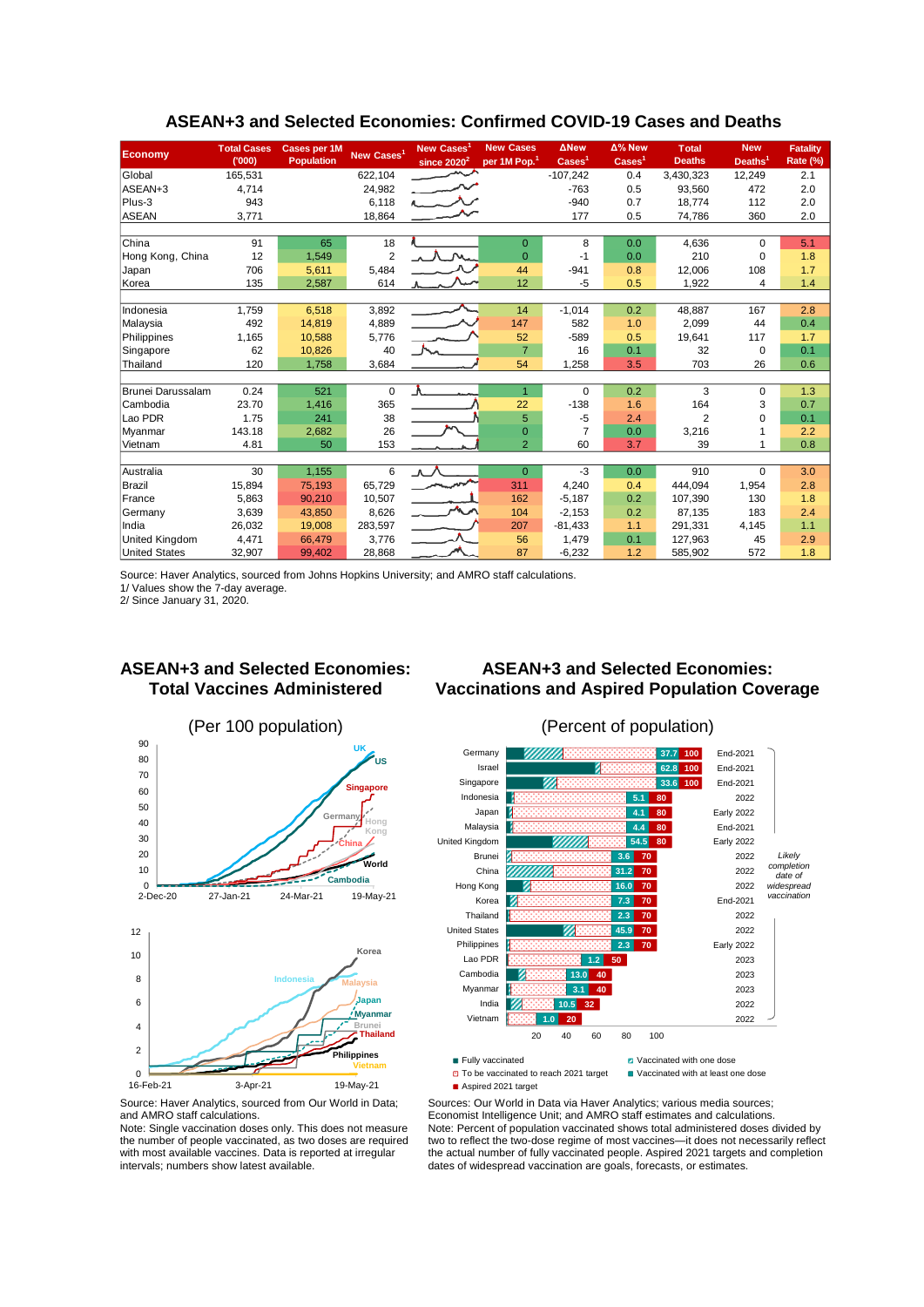

Source: Haver Analytics, sourced from Johns Hopkins University; and AMRO staff calculations.



Source: Haver Analytics, sourced from Johns Hopkins University; and AMRO staff calculations.

3